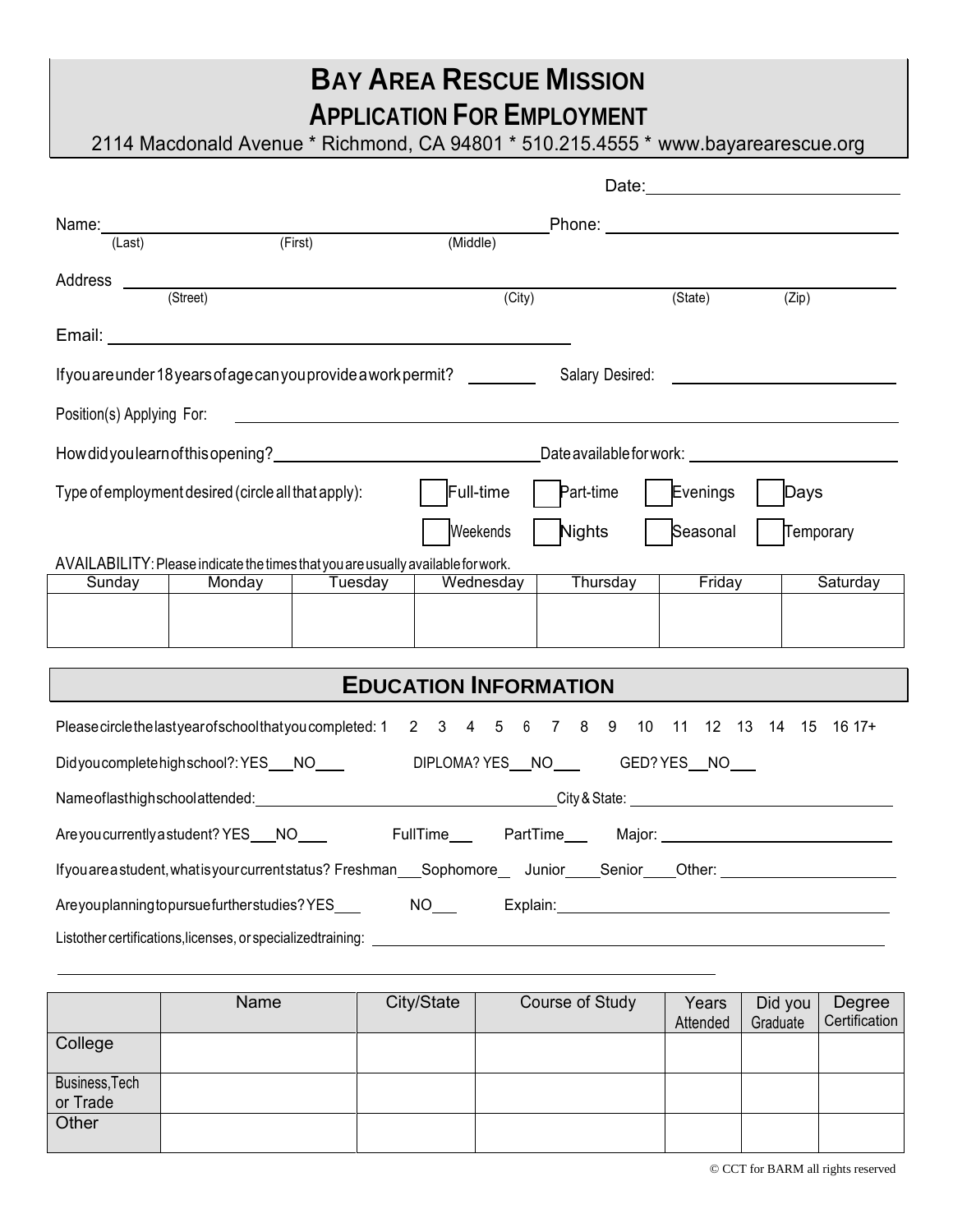## **EMPLOYMENT HISTORY**

*List below your last four employers. Please begin with your current or most recent job first.*

|                                                                                                                                                                                                                               | Describeyourdutiesandresponsibilities:<br>The contract of the contract of the contract of the contract of the contract of the contract of the contract o |         |         |
|-------------------------------------------------------------------------------------------------------------------------------------------------------------------------------------------------------------------------------|----------------------------------------------------------------------------------------------------------------------------------------------------------|---------|---------|
|                                                                                                                                                                                                                               |                                                                                                                                                          |         |         |
|                                                                                                                                                                                                                               |                                                                                                                                                          |         |         |
| Reasonforleaving:                                                                                                                                                                                                             |                                                                                                                                                          |         |         |
|                                                                                                                                                                                                                               |                                                                                                                                                          |         |         |
|                                                                                                                                                                                                                               |                                                                                                                                                          |         |         |
|                                                                                                                                                                                                                               |                                                                                                                                                          | (mo/yr) | (mo/yr) |
|                                                                                                                                                                                                                               |                                                                                                                                                          |         |         |
|                                                                                                                                                                                                                               |                                                                                                                                                          |         |         |
|                                                                                                                                                                                                                               | Supervisor: Network and American Control Phone No./Extension: Network and Title: Network and Title:                                                      |         |         |
| <b>Reasonforleaving:</b>                                                                                                                                                                                                      | <u> 1989 - Johann Stoff, amerikansk politiker (* 1908)</u>                                                                                               |         |         |
|                                                                                                                                                                                                                               |                                                                                                                                                          |         |         |
|                                                                                                                                                                                                                               |                                                                                                                                                          |         |         |
|                                                                                                                                                                                                                               |                                                                                                                                                          |         |         |
|                                                                                                                                                                                                                               |                                                                                                                                                          |         |         |
|                                                                                                                                                                                                                               |                                                                                                                                                          |         |         |
|                                                                                                                                                                                                                               |                                                                                                                                                          |         |         |
| Reasonforleaving:                                                                                                                                                                                                             | ,我们也不会有什么。""我们的人,我们也不会有什么?""我们的人,我们也不会有什么?""我们的人,我们也不会有什么?""我们的人,我们也不会有什么?""我们的人                                                                         |         |         |
| 4. EMPLOYER: And the contract of the contract of the contract of the contract of the contract of the contract of the contract of the contract of the contract of the contract of the contract of the contract of the contract |                                                                                                                                                          |         |         |
|                                                                                                                                                                                                                               |                                                                                                                                                          |         |         |
|                                                                                                                                                                                                                               |                                                                                                                                                          |         |         |
|                                                                                                                                                                                                                               |                                                                                                                                                          |         |         |
|                                                                                                                                                                                                                               |                                                                                                                                                          |         |         |
|                                                                                                                                                                                                                               |                                                                                                                                                          |         |         |
| Reasonforleaving:                                                                                                                                                                                                             | <u> 1989 - Johann Stein, marwolaethau a bhann an chomhair an t-an chomhair an chomhair an chomhair an chomhair a</u>                                     |         |         |

Please write the number(s) of any employer(s) you do not want us to contact:: <u>examelence and</u> CCT for BARM all rights reserved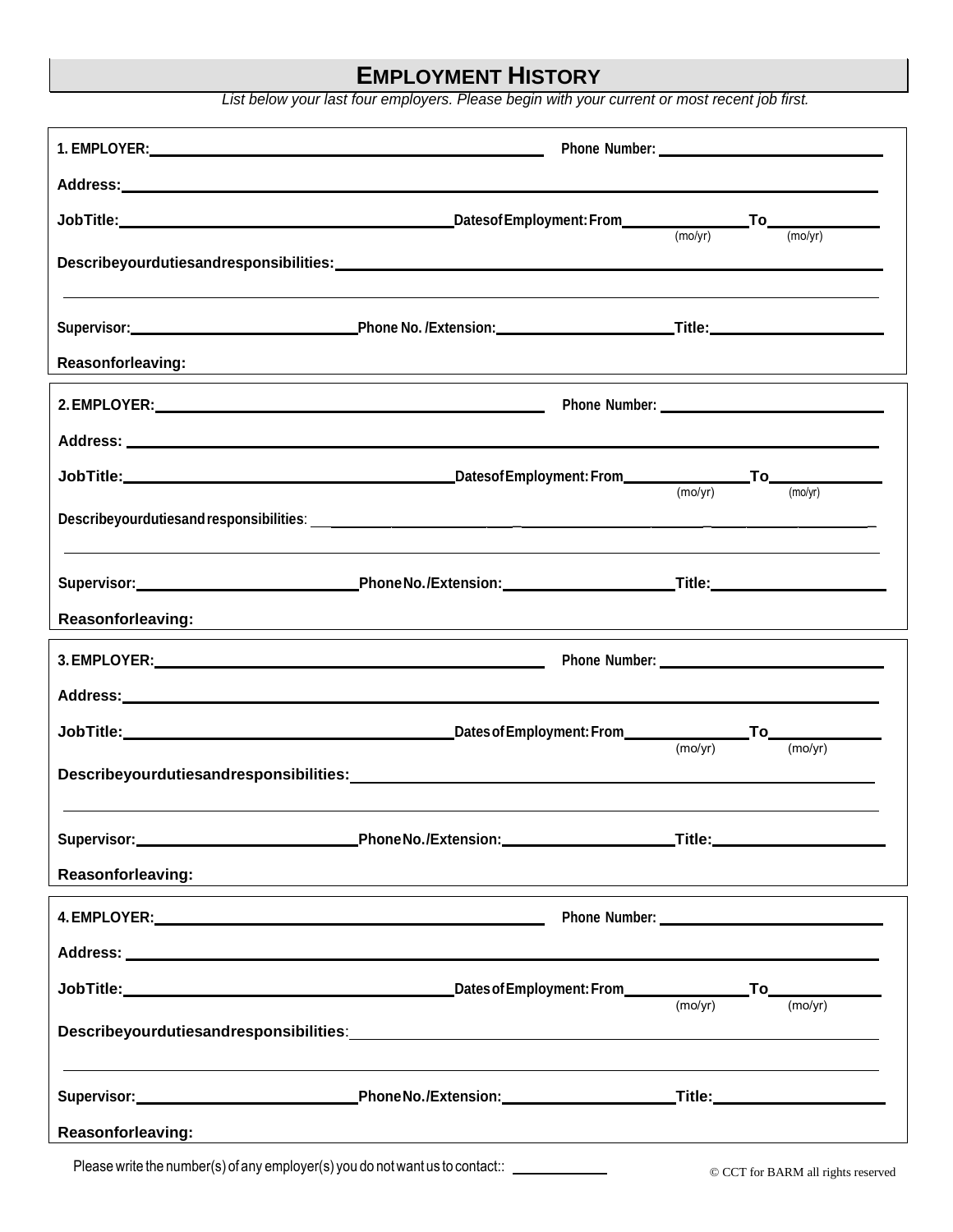If your name has changed or you have gone by another name during any periods of employment, please list name(s):

Can you, upon employment, provide genuine documentation establishing identity and eligibility tobe legally employed in the United

States?

If yes, give dates and explain

CONVICTION WILL NOT NECESSARILY DISQUALIFY AN APPLICANT FROM EMPLOYMENT.

### **REFERENCES**

#### *List three personal references who are not related to you.*

| <b>Name</b> | <b>Phone Number</b> | <b>Occupation</b> | Years<br>Known |
|-------------|---------------------|-------------------|----------------|
|             |                     |                   |                |
|             |                     |                   |                |
|             |                     |                   |                |

**Please use the space below to share your Christian testimony,** please use additional paper as needed**:**

|                                                                                                                      |  | <b>MILITARY - OPTIONAL</b> |                                                                                                                                                                                                                                |  |
|----------------------------------------------------------------------------------------------------------------------|--|----------------------------|--------------------------------------------------------------------------------------------------------------------------------------------------------------------------------------------------------------------------------|--|
|                                                                                                                      |  |                            |                                                                                                                                                                                                                                |  |
|                                                                                                                      |  |                            | Rank: National Property of the Contract of the Contract of the Contract of the Contract of the Contract of the Contract of the Contract of the Contract of the Contract of the Contract of the Contract of the Contract of the |  |
| TypeofDischarge: National Accounts and Accounts and Accounts and Accounts and Accounts and Accounts and Accounts and |  |                            |                                                                                                                                                                                                                                |  |
| Do you have any military commitment that could influence your work schedule? YES_____NO                              |  |                            |                                                                                                                                                                                                                                |  |
| Ifyes, please explain:                                                                                               |  |                            |                                                                                                                                                                                                                                |  |